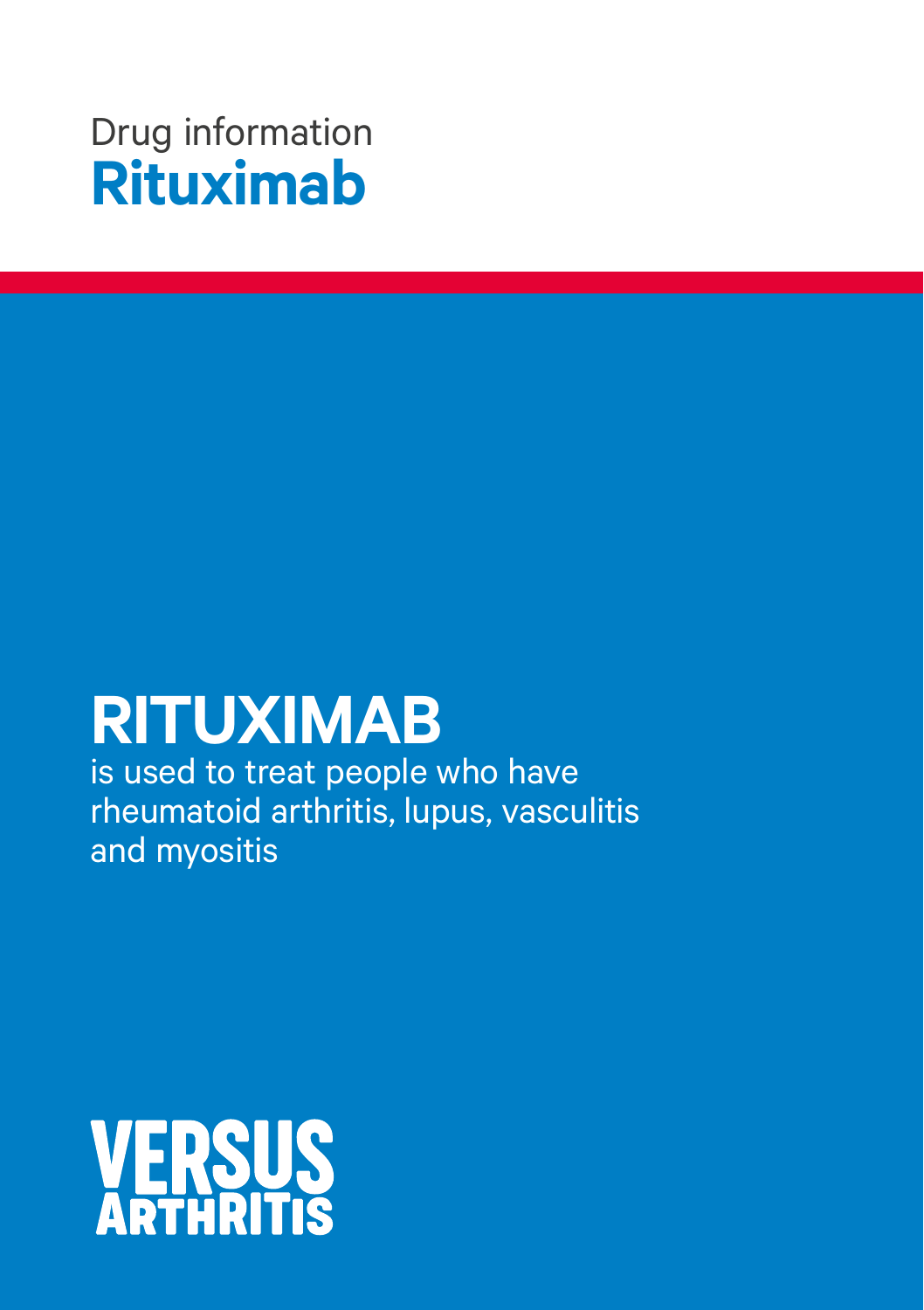#### **What is rituximab?**

Rituximab is a type of drug known as a biological therapy. It can be given for:

- rheumatoid arthritis
- lupus (SLE)
- vasculitis
- myositis.

Normally, the immune system creates inflammation to protect the body from infections. But, in some conditions, a group of cells in the immune system, called B-cells, cause unnecessary inflammation which damages the body's healthy tissue.

Rituximab works by lowering the number of these B-cells, to reduce inflammation, pain, swelling and joint damage.

If rituximab works for you, you'll probably notice an improvement in your symptoms 8–16 weeks after you start treatment.

#### **Who can take rituximab?**

Rituximab won't be started if:

- your condition isn't active
- you haven't tried other treatments for your condition first
- you have an infection.

Before you're prescribed rituximab, doctors sometimes use a scoring system to assess how many of your joints are painful or swollen and how it makes you feel. This helps them work out how active your arthritis is.

You'll also need blood tests or x-rays before treatment to see whether the drug is suitable for you.

Your doctor may decide not to prescribe rituximab if you have severe heart problems or you have breathing problems.

Before you are given rituximab, you'll have blood tests to check your antibody and B-cell levels. If these levels are low, you may be given a lower dose of rituximab.

Your doctor will also check whether you've had tuberculosis (TB) and hepatitis infections. This is because rituximab can increase the risk of these starting up again. If you test positive for either of these, you may need treatment before starting rituximab.

Your doctor may also suggest an HIV test. If you have HIV, you won't be able to take rituximab.

People who have cancer, or are at a high risk of developing cancer, might not be able to take rituximab. But your doctor will discuss this with you.

If rituximab isn't suitable, your doctor will discuss other treatment options with you.

#### **How is it taken?**

Rituximab is given in hospital, through a drip into a vein. This is known as an intravenous infusion. This is done by a doctor or nurse, so they can check if you have any side effects while you're taking rituximab.

Usually, you'll start treatment with two infusions of rituximab, given two weeks apart. Then your rituximab infusions will be repeated when it is starting to wear off or to prevent a flare-up of your arthritis. This can be anything from six months to a few years later.

The first infusion usually takes around six hours. Later infusions may take around four hours. But it can vary.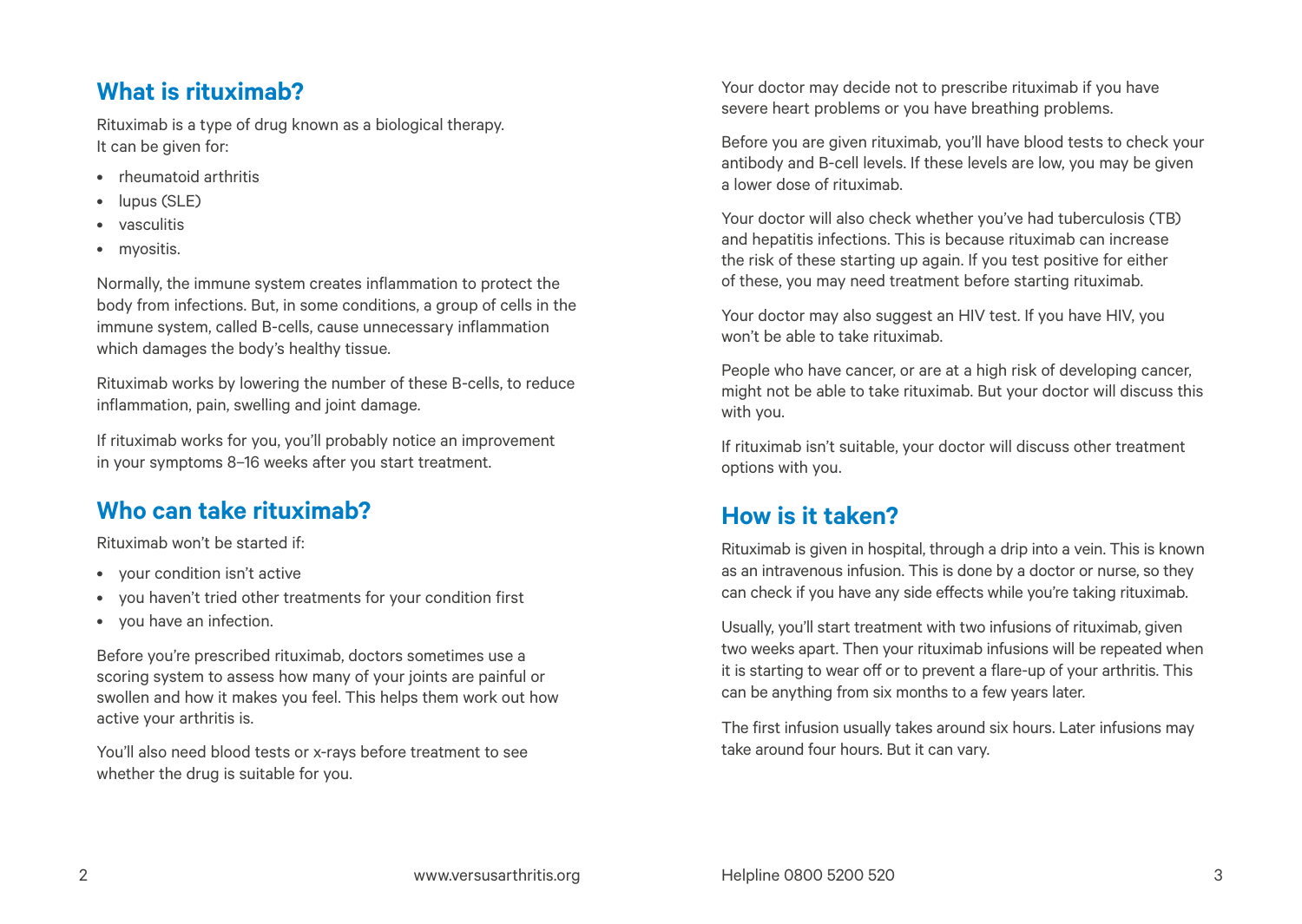Many people need to have infusions at least once a year. If you have vasculitis, your treatment may be more frequent than this.

On the day of your rituximab infusion, you may be given steroids and paracetamol. You may also be given an antihistamine. Antihistamines are drugs used to ease symptoms of allergies or reactions.

Your doctor may recommend that you stop taking any drugs that lower blood pressure, known as antihypertensive drugs, for 12 hours before taking rituximab in case you have a drop in blood pressure during the infusion. Antihypertensive drugs include diuretics and vasodilators.

Between infusions, you'll have blood tests. A specialist doctor or nurse will also check how you're getting on with the treatment.

#### **Biosimilars**

Rituximab was originally only available as a drug called MabThera. However, newer versions of biological therapies are becoming available, so you may be prescribed rituximab under a different name, such as Truxima, Ruxience or Rixathon. These drugs are known as biosimilars and work in a similar way.

If your rheumatology team suggests that you change from one type of rituximab to another, you should discuss this with them first before any changes are made.

#### **Side effects and risks**

Like all drugs, rituximab can sometimes cause side effects. But not everyone gets them.

Some common side effects include:

- headache
- fever
- night sweats
- vomiting
- low mood
- constipation
- cough.

A few people feel unwell or experience wheeziness, fever, a rash or a fall in blood pressure while they are having the infusion, or shortly afterwards.

If you start feeling unwell during your infusion, tell the person giving it to you. They can slow down the infusion, so the drug enters your body more gradually. It's rare to have severe side effects but, if you do, the infusion may need to be stopped.

Rituximab affects your immune system, which can make you more likely to pick up some infections. Tell your doctor or rheumatology nurse straight away if you develop any signs of infection. These include a sore throat or fever, or any other new symptoms that concern you.

You should also see your doctor if you develop chickenpox or shingles or come into contact with someone who has developed these illnesses.

These illnesses can be more severe if you're taking rituximab. You may need to get treatment, and your rituximab may be stopped until you're better.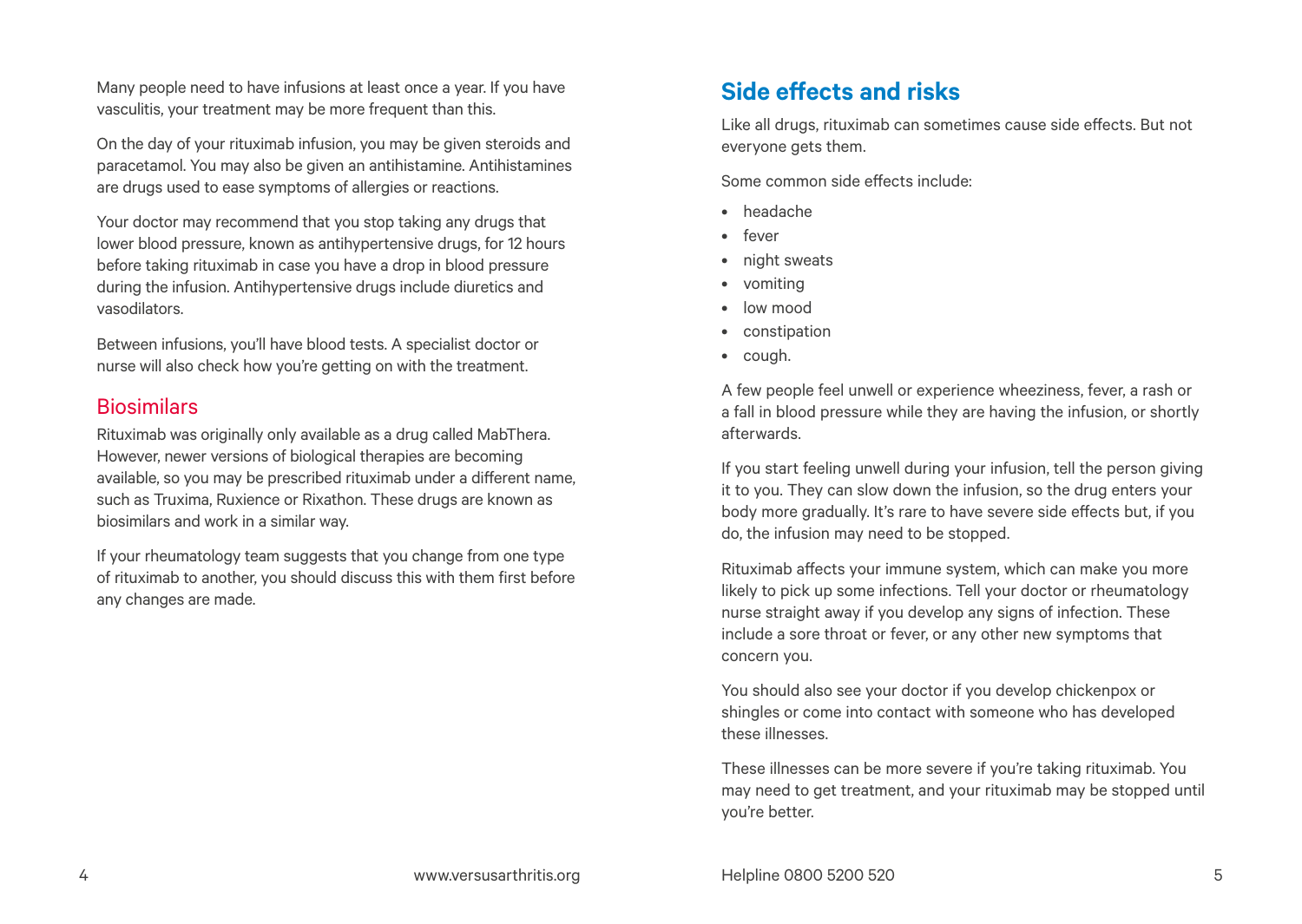#### Tips to reduce your risk of infection

- Try to avoid close contact with people you know have an infection.
- Wash your hands regularly and carry around a small bottle of antibacterial hand gel.
- Keep your mouth clean by brushing your teeth regularly.
- Stop smoking if you're a smoker.
- Make sure your food is stored and prepared properly.
- Try to keep your house clean and hygienic, especially the kitchen, bathrooms and toilets.

In rare cases, some people have reported having severe skin reactions up to four months after a rituximab infusion. You should tell your doctor or rheumatology nurse straight away if you develop a rash after starting rituximab.

#### **Carrying an alert card**

It's recommended that you carry a biological therapy alert card so anyone treating you will know that you're on rituximab. Ask your rheumatology team for a card.

#### **Effects on other treatments**

Check with your doctor before starting any new medications. Always remember to mention you're on rituximab if you're treated by anyone other than your usual healthcare team.

Tell your doctor if you're taking, or have previously taken, drugs for high blood pressure or a treatment that could affect your immune system, such as chemotherapy or immunosuppressants.

Don't use complementary treatments, such as herbal remedies, without discussing this first with your doctor or pharmacist as some of them could react with rituximab.

You can carry on taking a non-steroidal anti-inflammatory drug (NSAIDs), such as ibuprofen, or painkillers if needed, unless your doctor tells you otherwise.

#### Vaccinations

It's best to discuss vaccinations with your healthcare team before starting rituximab.

It's usually recommended that people on rituximab avoid live vaccines such as measles, mumps and rubella (MMR), chickenpox and yellow fever. But sometimes a live vaccine may be necessary, so you should discuss this with your rheumatology team.

Ideally, vaccines should be given four weeks before, or six months after, treatment.

You might be offered a vaccination against hepatitis before starting rituximab if you're thought to be at risk of this. You might also be offered the shingles vaccination (Zostavax), which you should have at least two weeks before starting rituximab.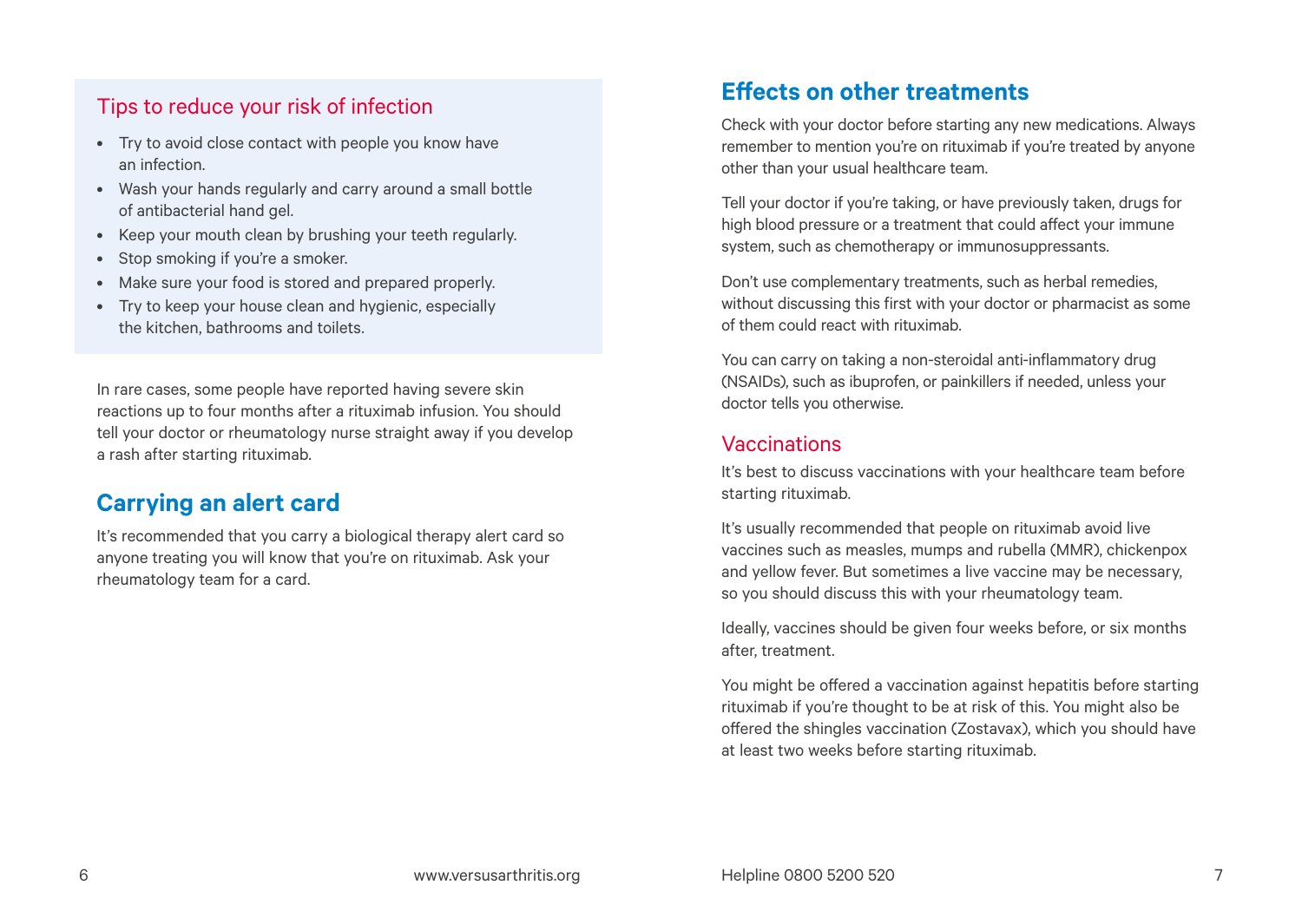The Zostavax shingles vaccine is a live vaccine and isn't recommended for people once they have started taking rituximab. However, a non-live shingles vaccine, Shingrix, is available so you may be able to have this instead.

If you've never had chickenpox, it's good to get a vaccination against it before starting rituximab. But discuss this with your rheumatology team first.

It's also a good idea to get any family or household members vaccinated against chickenpox before you start taking rituximab.

It's recommended that you have the vaccination against COVID-19. Ideally you should get the COVID-19 vaccine at least two weeks before starting rituximab or no sooner than 4–8 weeks after your treatment.

You're also advised to have the pneumonia vaccine and yearly flu vaccine injection while taking rituximab. These vaccines are not live, so it's safe for you to have them.

#### Having an operation

Depending on the type of surgery, your specialist doctor or surgeon may advise you to stop rituximab for a while before and after the operation. This is because rituximab affects your immune system, so there may be an increased risk of infection following surgery.

#### **Alcohol**

There's no need to avoid alcohol while taking rituximab.

You're advised to stick within the guidelines of drinking no more than 14 units a week and that they should spread them out over the course of the week. In some cases, your doctor may advise lower limits.

### **Fertility, pregnancy and breastfeeding**

If you're planning to try for a baby, if you become pregnant, or if you're thinking of breastfeeding, it's a good idea to discuss your treatment with your doctor.

Because rituximab is a relatively new drug, we don't yet know how it might affect pregnancy or an unborn baby. So, you'll usually be advised to stop rituximab six months before trying to have a baby. If you're a woman of childbearing age, it's a good idea to use contraception while taking rituximab and for six months after you finish your treatment.

Tell your rheumatology team if you become pregnant whilst taking rituximab. If you accidentally take rituximab early in your first trimester, it's unlikely to be harmful.

We don't yet know whether rituximab can pass into breastmilk, so current advice is not to breastfeed while taking this drug.

It is considered safe for men to continue taking rituximab while trying to father a baby.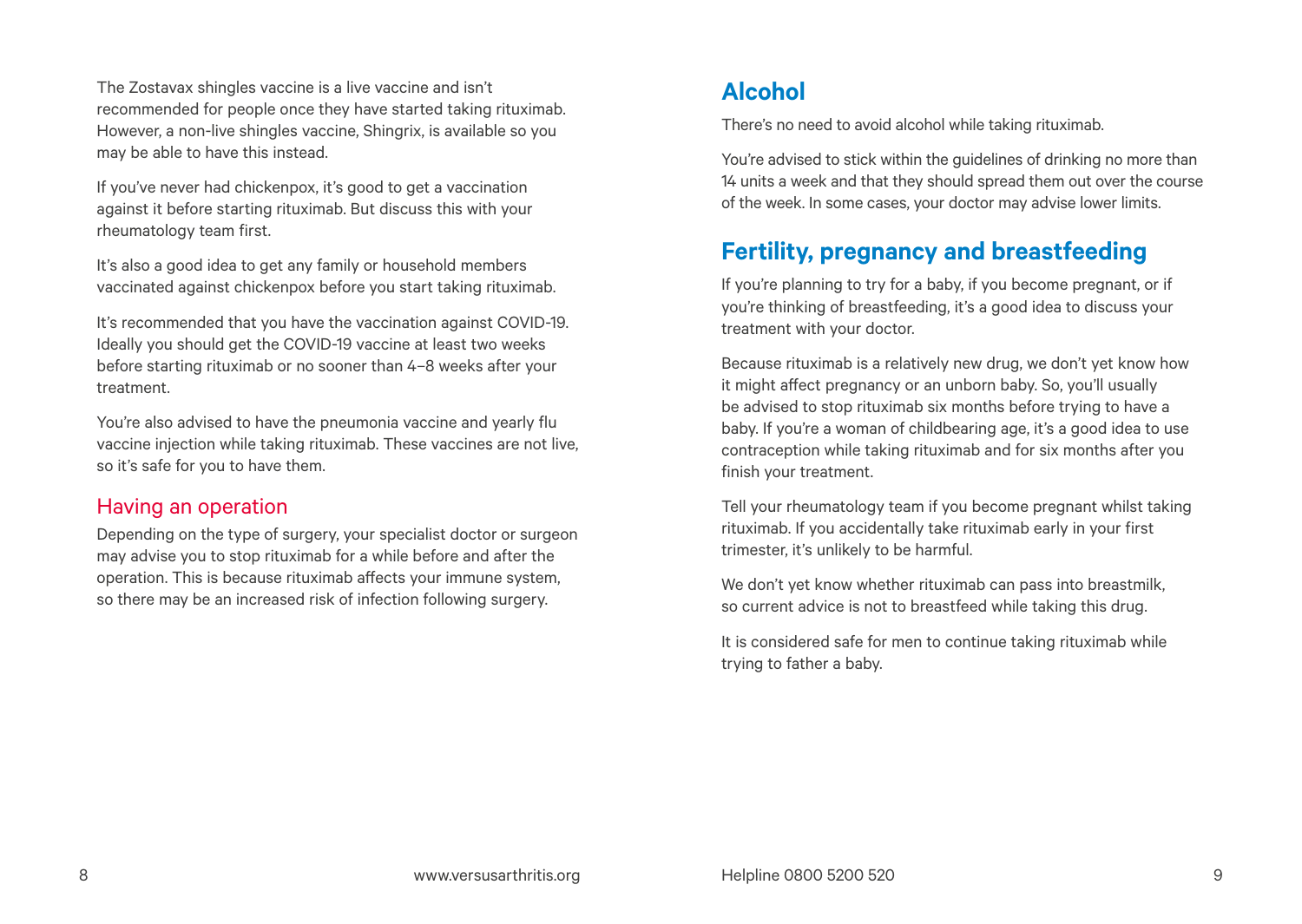#### **Where to go for more information NOTES**

This leaflet is a guide to rituximab, its benefits and potential side effects. If there's anything else you'd like to know about this drug, just ask the healthcare professionals in charge of your care.

You can also call our free helpline on 0800 5200 520, where our trained advisors can offer information, support and advice on your type of arthritis.

Visit our website [www.versusarthritis.org](http://www.versusarthritis.org) to find out more.

#### Thank you!

A team of people helped us create this booklet. We would like to thank Deborah Bond and Paul Gibson for helping us review this booklet.

We would also like to give a special thank you to the people who shared their opinions and thoughts on the booklet. Your contributions make sure the information we provide is relevant and suitable for everyone.